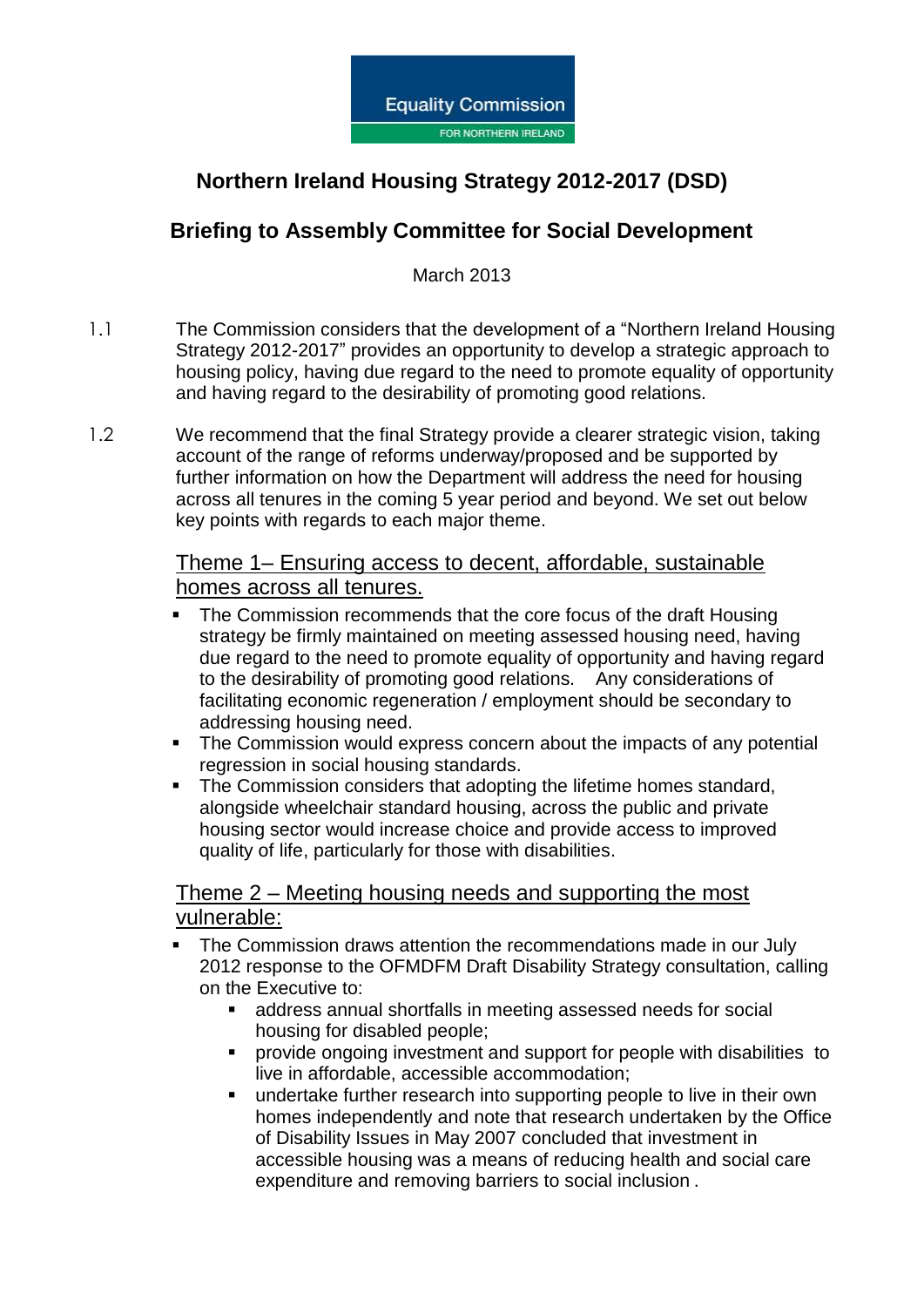- The Commission recommends the development of a culturally sensitive mechanism to assess housing stress in the Traveller Community. The Commission recommends that the appropriateness of the application of a separate planning mechanism for Traveller families applying to establish serviced family sites in the countryside should be reviewed as a matter of urgency. This review should take into consideration the provisions on site licenses for permanent serviced sites and the effect this provision may have on preventing the development of serviced and transit sites.
- The Commission recommends that the needs of Migrants and BME communities are assessed fully, including relevant research into the potential for overcrowding.
- The Commission recommends that overall Housing Strategy takes account of changes to definitions of homelessness and potential impacts of welfare reform.

#### Theme 3 – Housing and Welfare Reform:

- The Commission recommends that the Housing Strategy and the implementation of welfare reform takes full account of the availability, accessibility and appropriateness of the current housing stock in Northern Ireland.
- **The Commission recommends that the Department should follow the** decision of the Court of Appeal in Burnip, Trengove and Gorry and allow for additional accommodation for carers and disabled children.
- The Commission recommends that the Department ensures that housing benefit assessments of disabled people, including those with non-residential carers, fully takes into account the needs of disabled people, particularly when the effects of a disability may change within a time period. Similarly, assessments of parents separated from their children should also take into account that these claimants will be required to accommodate their children in their home to allow them full access to their family.
- The Commission recommends that relevant aspects of the above are also taken into account in the Review of the Housing Selection Scheme.

#### Theme 4 – Driving regeneration and sustaining communities through housing

- The Commission restates its view on the value of shared housing and that segregated housing in Northern Ireland is not the way forward for our society. We view socially, ethnically, politically and religiously integrated housing as the preferred option and long term goal.
- The Commission recommends that the Department sets out concrete proposals for building shared neighbourhoods.
- The Commission considers that agreement should be reached on the Executive's Cohesion Sharing and Integration strategy at the earliest possible time to set the strategic framework for equality and good relations work at neighbourhood level.

#### Theme 5 – Getting the structures right

**The Commission considers that any changes to structures should seek to** preserve the knowledge and experience of the Housing Executive, while seeking to maximise equality of opportunity and good relations.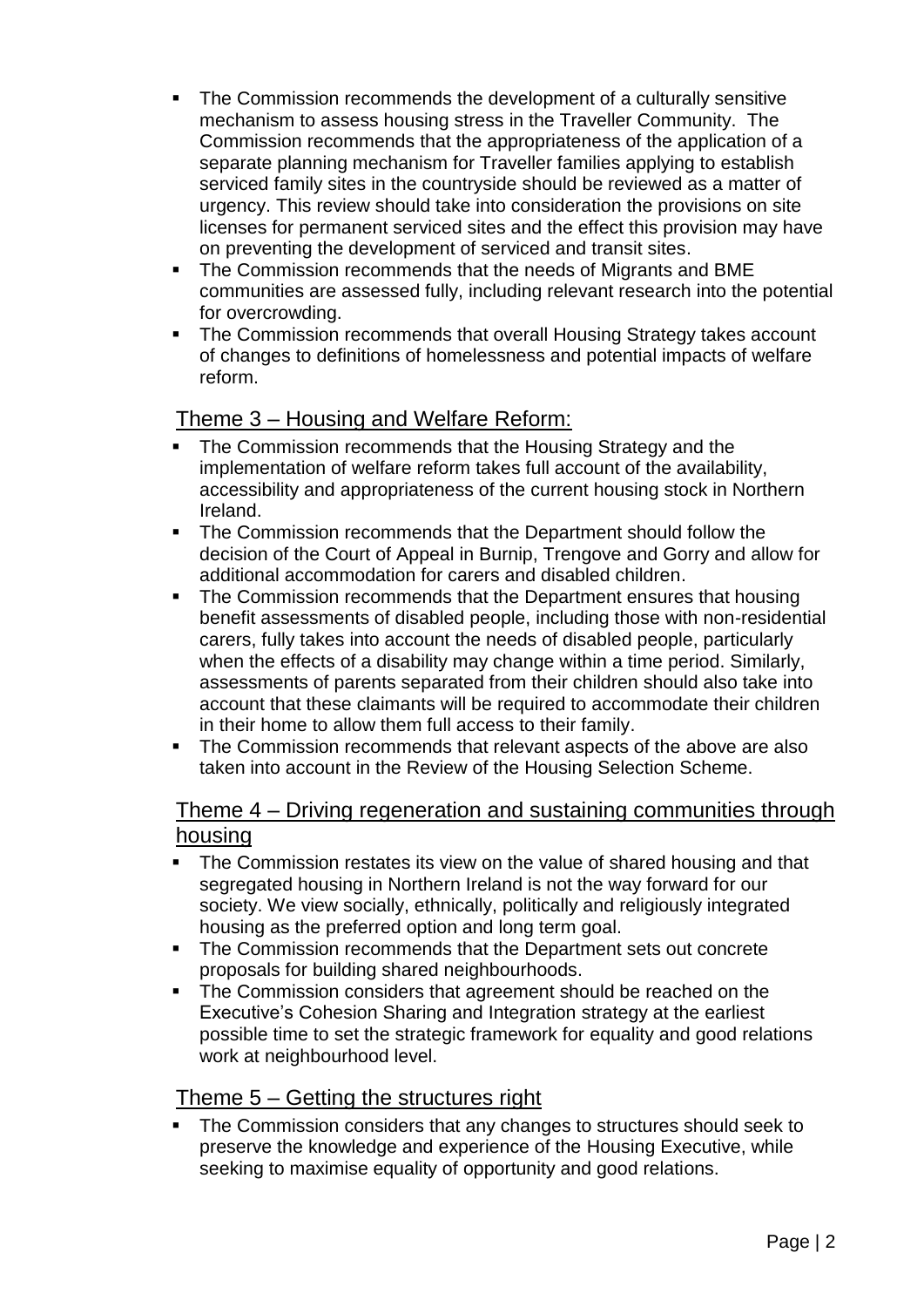### General Comments

- The Commission considers that the use of the term 'Equality of Opportunity and Good Relations' (rather than 'Fairness and Equity') in the strategy would better convey to the public that the Department is aware of its statutory obligations and that it is putting these at the core of its business as required.
- The Commission questions why screening was not conducted at the stage where these proposals were being drafted, in line with Commission guidance. Screening at this early stage would have alerted consultees to the likely impact of the proposals set out in the document and thus improved the quality of consultation responses.
- 1.3 A copy of our full response to the DSD consultation on "FACING THE FUTURE: Northern Ireland Housing Strategy 2012-2017" can be downloaded from our website at: [http://www.equalityni.org/archive/pdf/ECNI\\_HousingStrategyResponse\\_v1\\_141](http://www.equalityni.org/archive/pdf/ECNI_HousingStrategyResponse_v1_141212.pdf) [212.pdf](http://www.equalityni.org/archive/pdf/ECNI_HousingStrategyResponse_v1_141212.pdf)

**Equality Commission for Northern Ireland March 2013**